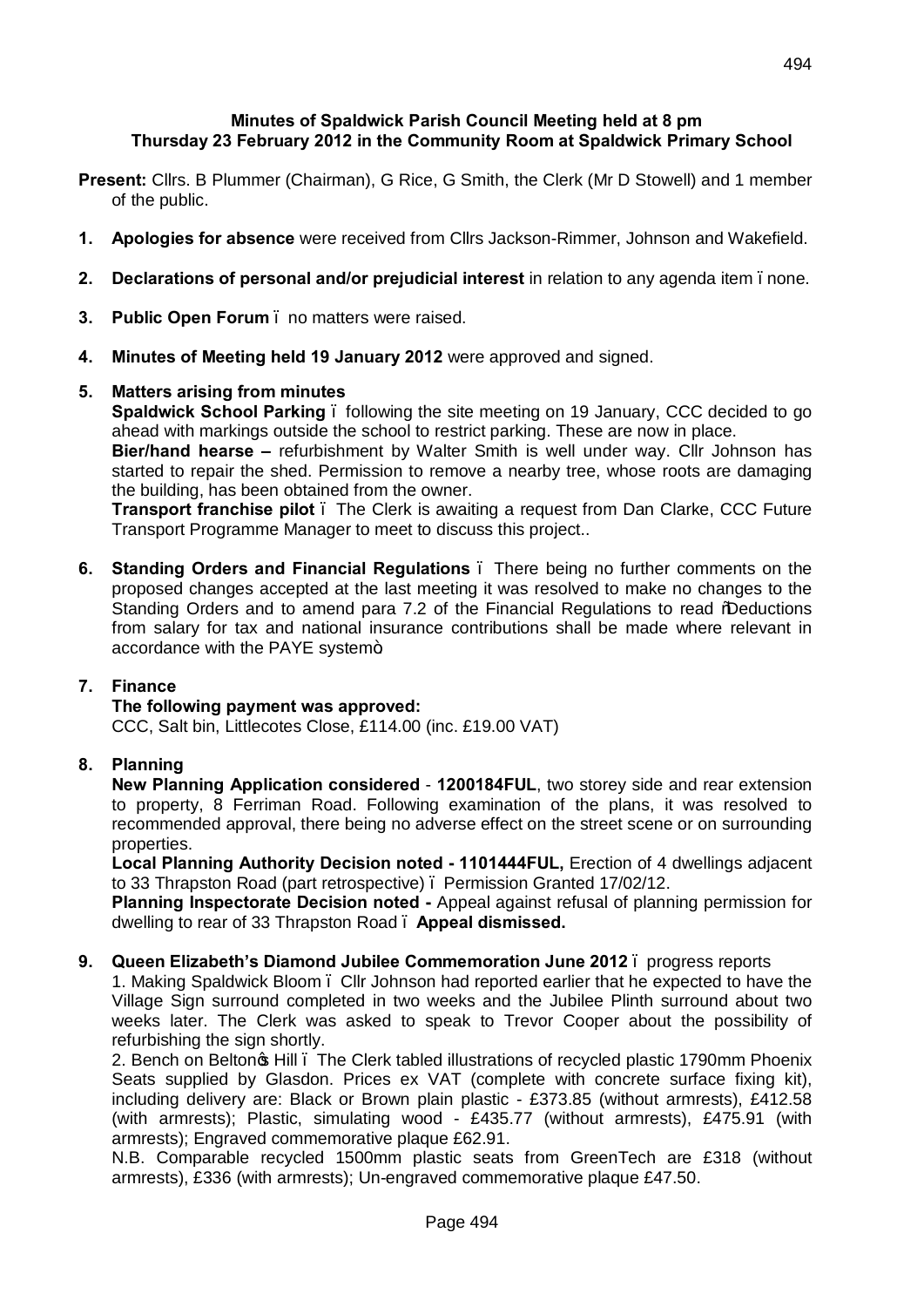It was agreed to purchase a Phoenix Seat in Brown Enviropol without armrests at £373.85 + VAT including delivery when the site has been prepared to accept it. $+$ 

3. Village Walks leaflets – John Saynor reported that, due to recent and ongoing work commitments, progress over the last few weeks has been negligible and so he believes that it will not, at this time, be possible for him to progress this Jubilee project. He apologised for the lack of progress; but still feels that this would be a useful addition to village life. In the circumstances it was resolved to discontinue the Village Walk as a Diamond Jubilee project and defer it to a later date

4. Jubilee mugs – The Chairman tabled details of a suitable mug with personalised marking for Spaldwick Parish Council, at £3.15 each plus VAT and £10 shipping. It was agreed to order sufficient to give one to each child living in the village of year 6 and under (approx.100), plus an additional quantity to be donated to the Village Social Group to be sold or given away as they see fit. He envisaged placing an order for 150 but before recommending the final order quantity he will take into consideration the views of the Social Group and the price in respect of larger quantities. The Clerk was authorised to place the order taking these recommendations into account.

The Clerk is to invite parents of children meeting the above criteria to provide their details. Cllr Rice will make arrangements for distribution, including setting up a collection point.

5. Beacon - The Clerk was asked to speak to Mr & Mrs Ivell about the possibility of having a beacon on their land at Belton $\boldsymbol{\mathsf{s}}$  Hill on  $4^{\text{th}}$  June.

### **10. Inspection / Repair / Replacement of Assets**

**Trees on Village Green** . In response to Council **s** suggestion that all 3 horse chestnut be removed and replaced together, or that if only one is removed now, it should not be replaced until the others have been removed at a future time, Brian Ogden had stated: "We would only be able to support the removal of one tree at this time. I suggest that the Parish Council remove and replace one tree now, and deal with the others as and when they require removal. This will ensure the future of the attractive trees on the green, and the views of this very attractive part of the village. I suggest lime trees as replacements for the horse chestnuts. Especially suitable would be a Tilia Cordata, the small leaved lime, which in this location should reach a similar height to the mature horse chestnut trees. This species would site very comfortably into the surroundings and be sympathetic to the adjacent buildings.+

The Clerk reported that a Tilia Cordata 4-5m tall in container can be procured for £225 inc. delivery and VAT, and that HDC can make a contribution of £80 towards the cost. However

Bridget Halford has pointed out that large trees require very careful planting, staking or guying and a tremendous amount of water when they are becoming established - for the first two years at least. Success rate is very low with such trees for this reason.

As an alternative she can buy Lime trees of about 3.5 metres tall from HDC  $\sigma$  current supplier. They have smaller root balls and are easier to handle. They also establish more easily and tend to grow away more quickly. Total costs are much less. She recommended that, as the ground is so dry, it would be wise to wait until the autumn to do the planting.

Following discussion it was **resolved** to place an order on the Tree Care Company, Eaton Socon for removal of 1 tree, grinding out the stump and filling with top soil, and dead wooding of the other two, at the price of £895. (This is the lowest quote, the others being £1100 and £1520). It was agreed to follow the advice to wait until the autumn to re-plant.

**War Memorial refurbishment** – The Clerk reported that the application for funding from the War Memorial Trust is proceeding but, to support the proposal, evidence is required that the lettering was originally filled with black paint. As the photos previously supplied to WMT showed no evidence, the Clerk asked for help in determining whether there are traces of paint still present. Cllr Rice agreed to have a look at the weekend and produce good quality photos to provide an answer one way or the other.

**Children's play area** – awaiting acceptance of order for path repair from John Henry Group; and revised quote from Wicksteed Leisure for repairs to safety surface.